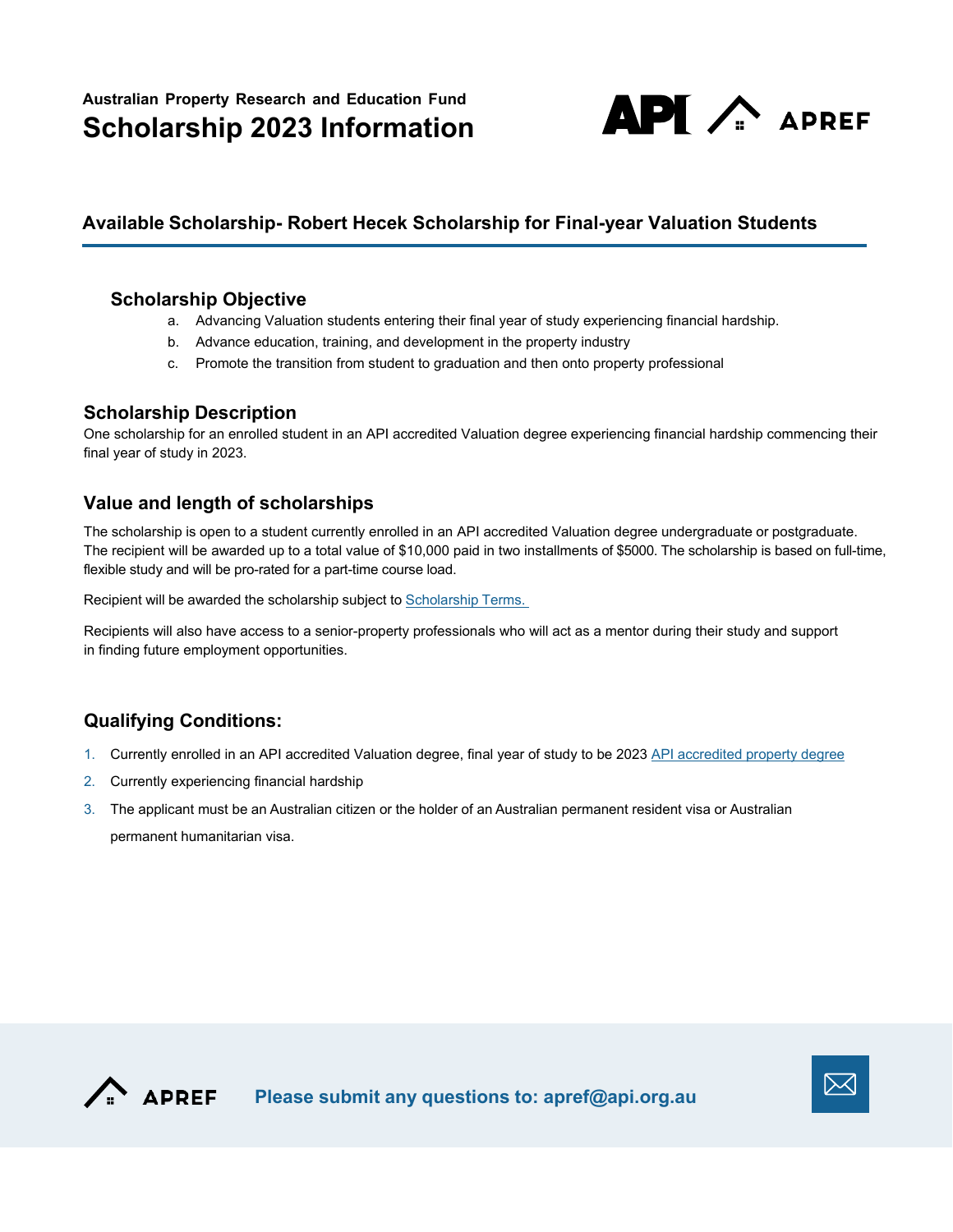# **Australian Property Research and Education Fund Scholarship 2023 Information**

### **Application process:**

- Applicants are to apply by completing the API APREF 2023 Scholarships Application Form and attaching the required information.
- Applications must be submitted by COB on 30 September 2022 to [apref@api.org.au](mailto:apref@api.org.au)
- Incomplete or late applications will not be accepted.
- \* Receipt of applications will be acknowledged

# **Selection process**

Applicants will be assessed on the following criteria:

- The written application and accompanying documents
- The applicant's supporting statement
- Demonstrated ability and commitment to apply oneself to the study
- Performance at interview (which may be via video)

# **Assessment Process:**

- All applications will be reviewed and assessed by the APREF Education Committee.
- Shortlisted applicants will be notified in November 2022 and must be available to attend an interview in person or via video link during November 2022.
- Applicants who are not shortlisted will be advised.
- Following interviews, the APREF Education Committee will make recommendations to the APREF Board for consideration and decision on the award of the scholarships.
- Successful applicants will be notified in December 2022 and will be required to confirm, in writing, their continuing enrollment in their API accredited property valuation degree in 2023.
- Applicants will be required to accept the Offer of scholarship in writing along with acceptance of the scholarship terms Please submit any questions to: [apref@api.org.au](mailto:apref@api.org.au)